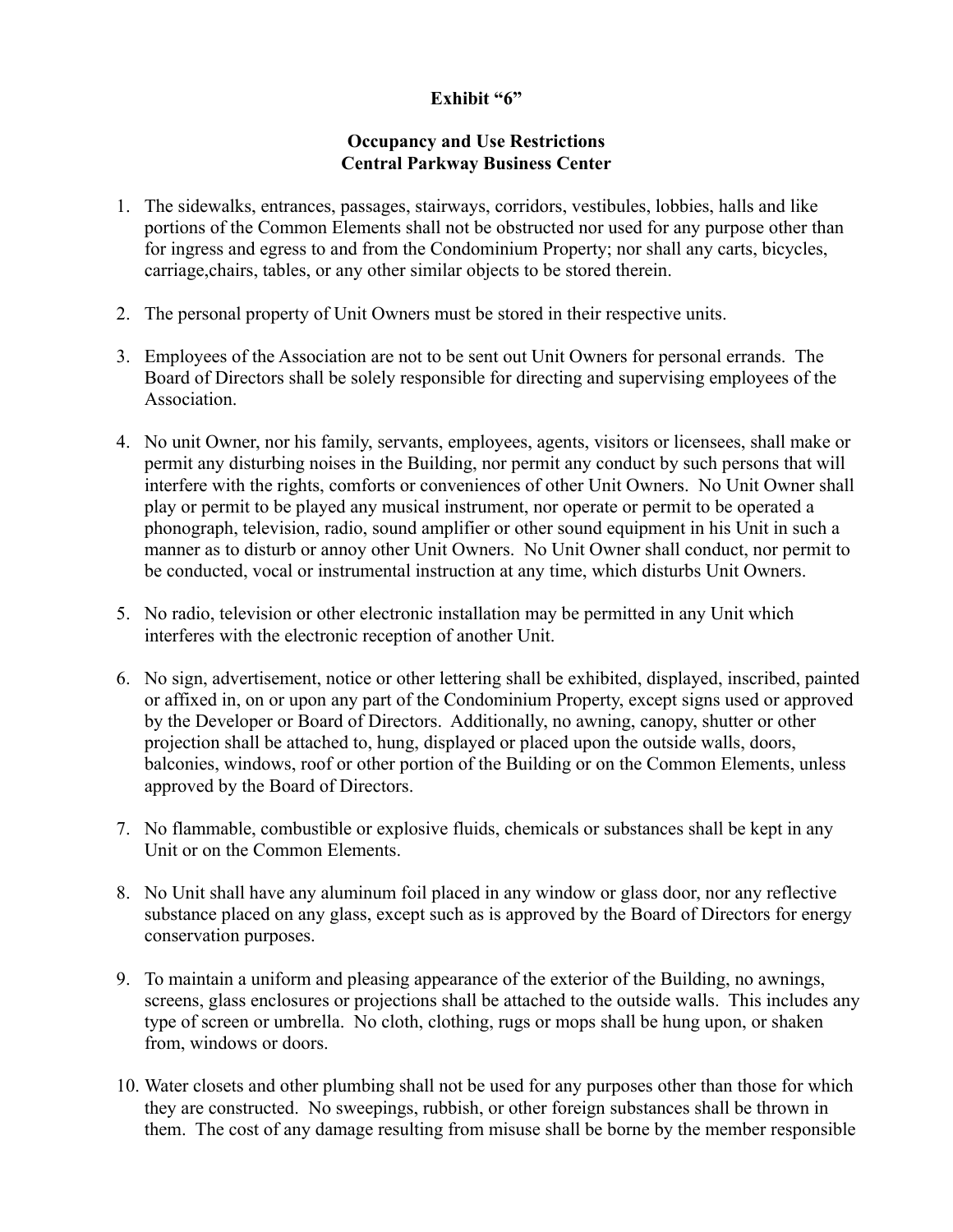for the damage.

- 11. Members shall be liable for all damages to the Building caused by receiving deliveries, or moving or removing furniture or other articles, to or from the Building.
- 12. All refuse, waste, bottles, cans and garbage shall be securely contained in plastic bags placed in the proper receptacle.
- 13. No noxious odors shall be generated in such quantities that they permeate to other Units or the Common Elements and become obnoxious to other Unit Owners.
- 14. No work outside the confines of the unit.
- 15. No vehicle repair on site.
- 16. No parking in delivery isles.
- 17. No blocking of other tenants drives.
- 18. Employees are not to park in front of other tenant spaces.
- 19. No trash from off premises to be deposited in dumpsters.
- 20. No outside storage of trash, pallets or other materials.
- 21. Each unit is allocated one (1) parking space per 300 square feet for use by the unit owner, tenant or employees. The Association reserves the right to assign or designate exclusive parking in its sole and absolute discretion, but shall not be obligated to do so; provided however, while the Developer owns a Unit in the Condominium, the Developer shall have the absolute right, in its sole discretion and to the exclusion of any such right of the Association to designate parking as it desires. In no event shall the assignment or designation of exclusive parking exceed the parking available to any Unit. For purposes of this Paragraph, the "parking available" to a Unit shall be set forth above.
- 22. Every Owner and occupant shall comply with these Restrictions as set forth herein, any and all rules and regulation, which from time to time may be adopted, and the provisions of the Declaration, By laws and Articles of Incorporation of the Association, as amended from time to time. Failure of an Owner or occupant to so comply shall be grounds for action, which may include, without limitation, an action to recover sums for damages, injunctive relief, or any combination thereof. The Association shall have the right to suspend voting rights in the event of failure to so comply as stated in such documents.
- 23. The following uses are specifically prohibited:
	- A. Bar, cocktail lounge or pub.
	- B. Major auto repair, inclusive of bodywork and painting.
	- C. Enclosed sales of farm and heavy equipment.
	- D. Heavy printing shops.
	- E. Mini-warehousing.
	- F. Restaurants.